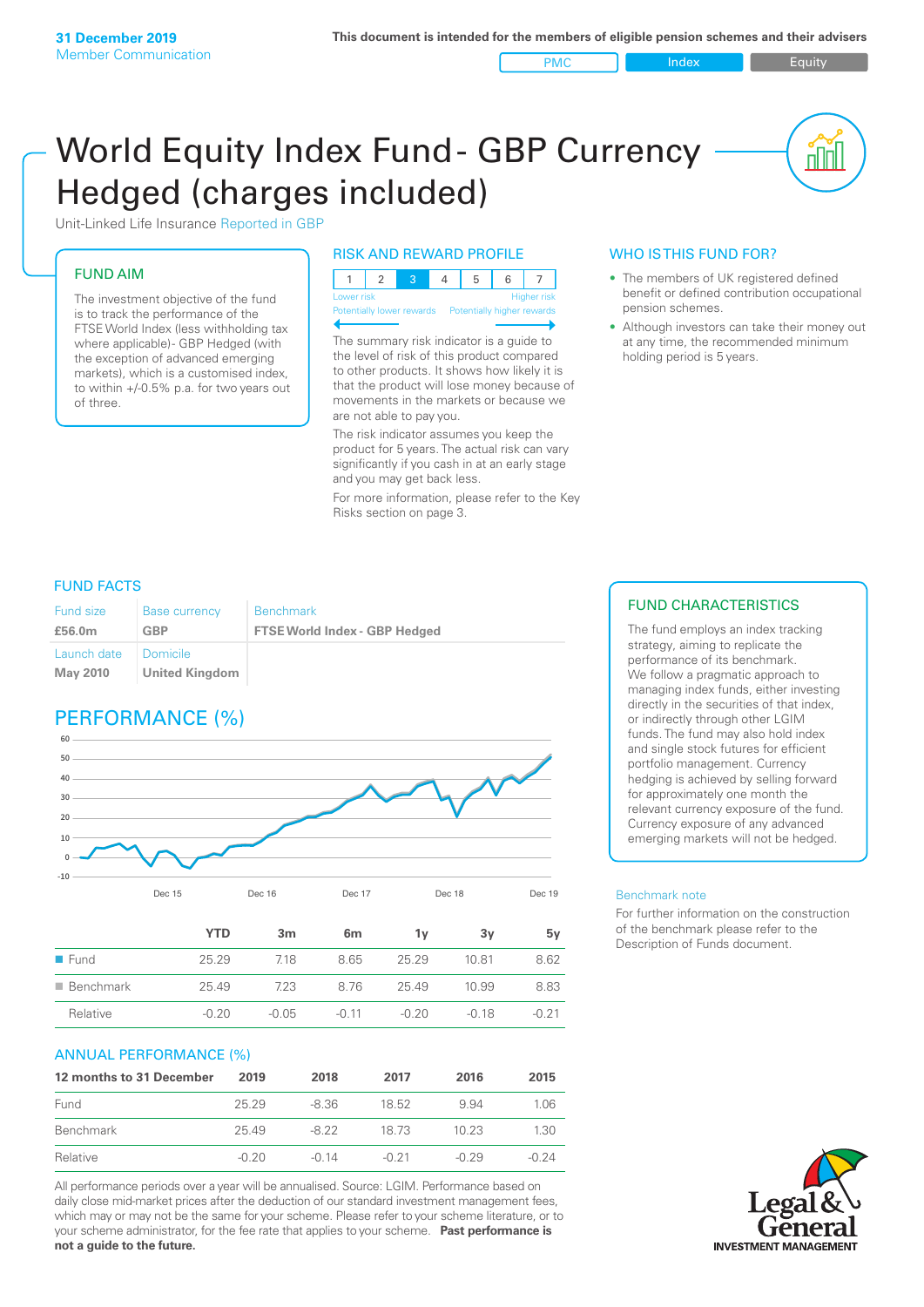Unit-Linked Life Insurance Reported in GBP

# PORTFOLIO BREAKDOWN

All data source LGIM unless otherwise stated. Totals may not sum due to rounding. In order to minimise transaction costs, the Fund will not always own all the assets that constitute the index and on occasion it will own assets that are not in the index.



## SECTOR (%)

| $\blacksquare$ Financials  | 20.5 |
|----------------------------|------|
| ■ Technology               | 17.3 |
| $\blacksquare$ Industrials | 13.3 |
| $\blacksquare$ Health Care | 11.7 |
| Consumer Goods             | 11.1 |
| <b>Consumer Services</b>   | 11.1 |
| $\Box$ Oil & Gas           | 5.0  |
| ■ Basic Materials          | 4.0  |
| $\blacksquare$ Utilities   | 3.3  |
| $\Box$ Other               | 27   |
|                            |      |



| ■ Large            | 81.8 |
|--------------------|------|
| $\blacksquare$ Mid | 18.2 |
| ■ Undefined        | n n  |

■ Top 10 holdings 12.7% Rest of portfolio 87.3% No. of holdings in fund 2,752 No. of holdings in index 2,582

## MARKET CAPITALISATION (%) TOP 10 HOLDINGS (%)

| Apple Inc                | 28             |
|--------------------------|----------------|
| Microsoft Corp           | 2.5            |
| Amazon Com Inc.          | 16             |
| Facebook                 | 1 <sub>0</sub> |
| JPMorgan Chase & Co      | 0.9            |
| Alphabet CI C            | 09             |
| Alphabet CI A            | 0 S            |
| Johnson & Johnson        | 0 S            |
| Visa Inc Class A         | 0.7            |
| Procter & Gamble Company |                |
|                          |                |

## COUNTRY (%)

|   | <b>United States</b> | 58.7 |  |
|---|----------------------|------|--|
|   | Japan                | 8.3  |  |
| 4 | United Kingdom       | 5.4  |  |
|   | France               | 3.4  |  |
|   | Canada               | 2.9  |  |
| ÷ | Switzerland          | 2.9  |  |
|   | Germany              | 2.7  |  |
|   | Australia            | 2.3  |  |
|   | Korea                | 1.5  |  |
|   | Other                | 11.8 |  |
|   |                      |      |  |



The Index Fund Management team comprises 25 fund managers, supported by two analysts. Management oversight is provided by the Global Head of Index Funds. The team has average industry experience of 15 years, of which seven years has been at LGIM, and is focused on achieving the equally important objectives of close tracking and maximising returns.